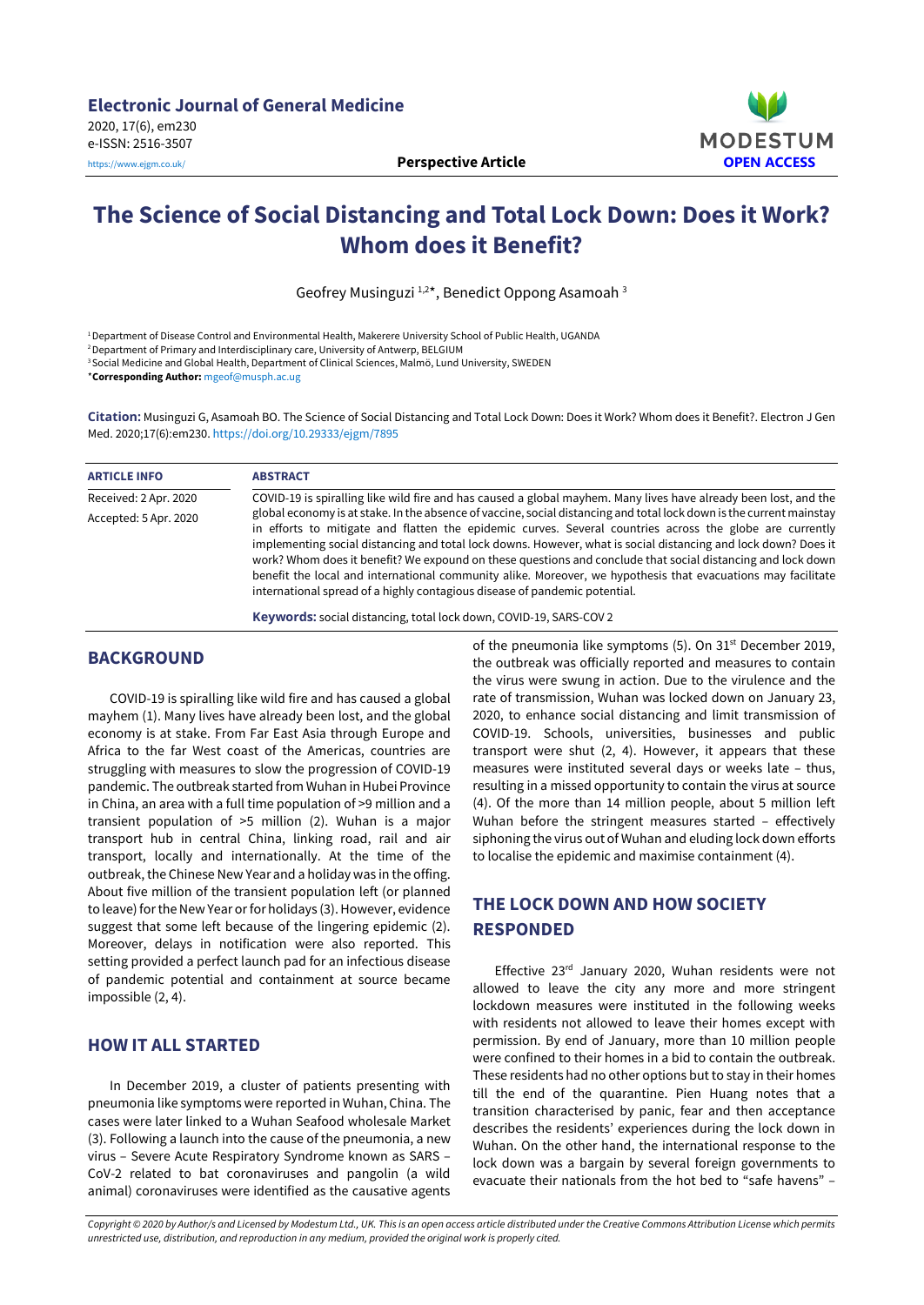their home countries. Indeed several countries succeeded in airlifting and evacuating their citizens during the Wuhan lockdown. Is it possible that this response contributed to the international spread of COVID-19? Did we do enough to contain the virus at source as an international community? Should we have done otherwise, maybe provided more support locally? Did we miss an opportunity and instead created more problems? These are all questions that still linger on in the midst of this global pandemic among the global community including scientists and the policy environment. Reliable answers are needed to these questions to create a platform for pro-active action now and in the future.

### **THE SCIENCE OF SOCIAL DISTANCING AND LOCK DOWN, DOES IT WORK?**

Social distancing is a deliberate effort instituted to stop or slow down the spread of a highly infectious or contagious diseases. The measures may involve closing partially or wholly social activities including business, transport, among others that may enhance social contact and propagate spread. In Wuhan, more than 10 million people were restricted to their homes. Evidence from the city suggests that the COVID-19 exponential transmission trajectory was interrupted and the curve was slowed and finally flattened (6). Fatality, though, initially high was quickly slowed down. New cases of COVID-19 were halted. In their paper, Prem et al, concludes that the unprecedented measures that the city of Wuhan instituted helped to break the back bone of the epidemic (6). They argue that whether the curve will remain flattened or not will depend on the next steps following the lifting of the lock down in the city of Wuhan. Nevertheless, Wuhan has provided a vital learning curve for other countries battling the epidemic. On the other hand, though evidence is lacking, we cannot rule out the likelihood that evacuations contributed to global spread of the virus given that up to 80% of COVID-19 exposed may only present mild or no symptoms. Moreover, the diagnostic capability only evolved later. During the 1918/19 Influenza A1H1N1 Pandemic, social distancing played a critical role. The pandemic which started in Spain was mild at its onset; became virulent and led to approximately 300 million cases and about 50 million deaths globally [4]. Response to this pandemic also varied across the globe. Incidentally, social distancing measures and total lock down were the main stay in flattening the epidemic curves. Like COVID-19, the 1918 Influenza A H1N1 pandemic had no vaccine and treatment. Thus, countries focussed on preventive measures with social distancing and lock downs as the most reliable measures to contain the spread. The classic example of these measures are best demonstrated across the different federal states in the United States of America. In an article published by Strochlic and Champine, they show that St. Louis instituted strong social distancing measures early enough and managed to minimise transmission compared to Philadelphia which only instituted strict measures after the death rates had started to rise. They show that deaths due to the virus were estimated to be about 385 people per 100,000 in St Louis, compared to 807 per 100,000 in Philadelphia during the first six months, which were the deadliest period of the pandemic (7). They conclude by stating that social distancing saved thousands of American lives during the 1918/19 pandemic. Cities that implemented social distancing measures early enough were more effective in

their prevention efforts against the 1918/19 influenza H1N1 pandemic.

## **SO, WHOM DOES S0CIAL DISTANCING BENEFIT**

Social distancing "recently described as physical distancing" is beneficial to the local population – the epicentre of the epidemic but also benefits national and global communities. At the local level, when social distancing is achieved early enough, fewer people may get infected – thus, healthcare is not excessively strained and local demand is served better. Otherwise, when transmission is not curtailed, and the spread skyrockets, healthcare system become overwhelmed and as a result, some patients inevitably go through unattended to. We have observed these stretching scenarios already in the UK, Italy, Spain and other countries across the globe. Therefore, social distancing allows for the critical time required to build the capacity of health care systems to ably respond to the epidemic. At the national level, sufficient time for planning and resources mobilisation is feasible if the disease is contained locally through social distancing efforts. National resources are maximised to contain the outbreak at source. At the global level, a pandemic may be avoided enabling global resources to be harnessed to deal with the epidemic at the source. Moreover, global economic meltdown and other social disruptions may be avoided – thus benefiting the broader global community.

#### **LIMITATIONS**

This perspective is limited by the currently inadequate data on social distancing in the context of COVID-19. Although several countries across the globe have now instituted social distancing and lock down measures, the challenge is how to eventually end these measures without undoing current gains. We know that social distancing measures are time sensitive given that other societal aspects of livelihood and wellbeing get severely constrained. Unfortunately, little is still known about COVID-19. There is still uncertainty on the relationship between seasonality and infectiousness of COVID-19 (8). Thus, in the event that social distancing and lock down measures may be prolonged, it is vital to ensure that the communities are prepared to handle prolonged periods of isolation and shortages in the supply of essential commodities. Failing to have alternative plans for such prolonged measures could lead to harsh adverse effects on the community and may subsequently kick-in another wave of the epidemic or even other disease outbreaks. Thus, as pointed out in the study by Prem et al. careful consideration of epidemiological and modelling evidence is needed before lifting these measures to mitigate the impact of a second peak (6). Moreover, lifting may require to be conducted gradually in a staggered manner.

#### **CONCLUSION**

For an infectious non-discriminatory virulent disease, social distancing and lock downs benefit the local and the international community – and thus require that all players at the local and international level work together to contain the